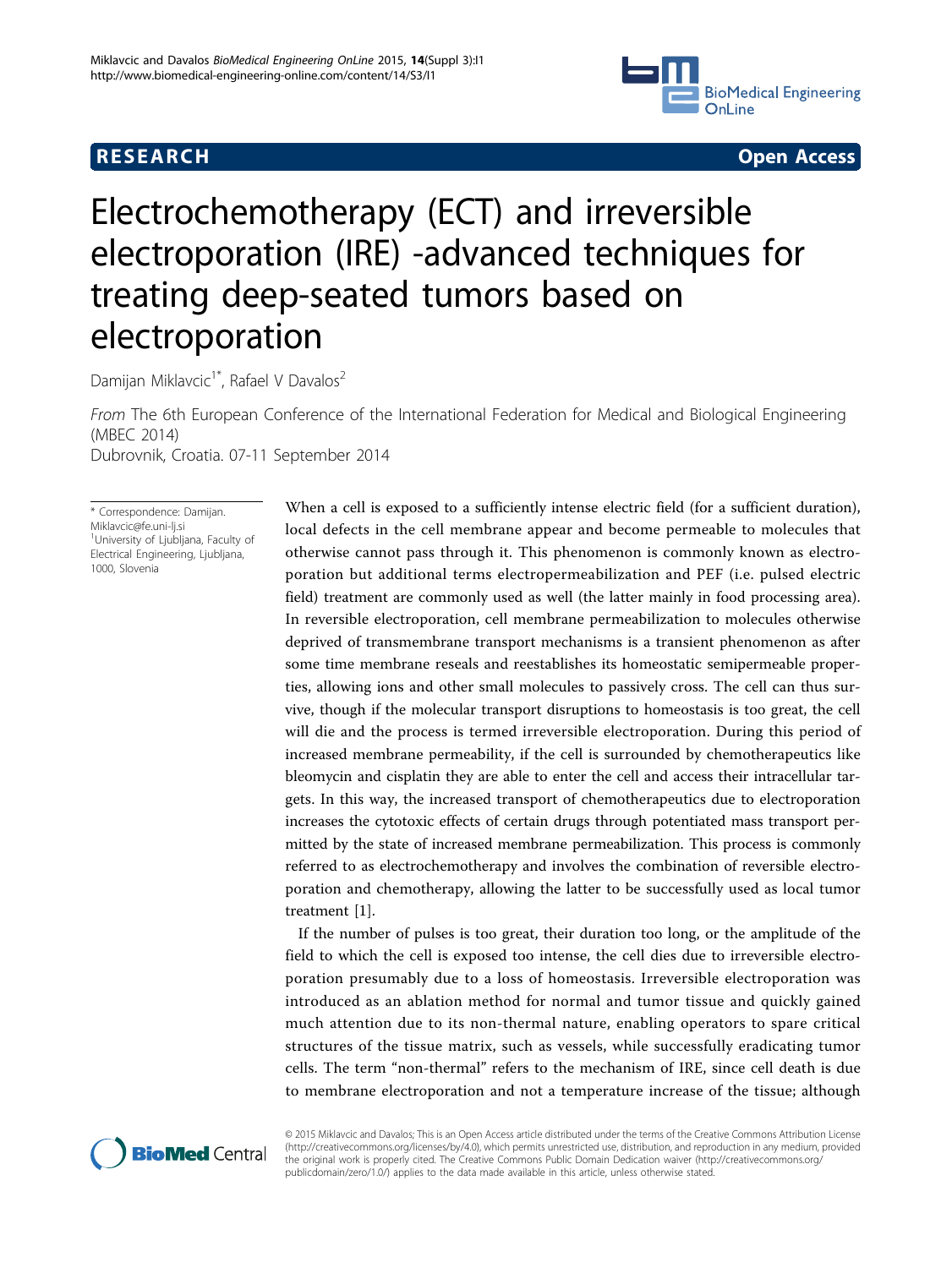local temperature increases can occur around the electrodes especially if many pulses are administered.

In this editorial, we highlight recent efforts to address some of the current challenges associated with treating deep-seated tumors using electroporation-based therapies, how several of the papers in this special issue address those challenges, and point readers to several excellent review articles in the field for further background information [[2-6](#page-5-0)]. This special issue is a result of a special session, which was organized by COST TD1104 Action EP4Bio2Med (<www.electroporation.net>) at the MBEC2014 6<sup>th</sup> European Conference of the International Federation for Medical and Biological Engineering held in Dubrovnik, Croatia from September 7-11, 2014. It hosted a number of distinguished speakers from around the world. The presentations were grouped into three topics: clinical experience using electroporation based treatment of deep-seated tumors, modeling and treatment planning for deep-seated tumors using electroporation, and prognostic imaging in deep-seated tumors using electroporation.

Current challenges that have been identified during the special session when discussing either IRE or ECT of deep-seated tumors are: tissue conductivity determination (necrotic regions, vasculature, micro-heterogeneities); conductivity changes due to electroporation (amount and dynamics); threshold determination for electroporation (reversible, irreversible) also as a function of pulse parameters (duration and number of pulses); and the accuracy needed for treatment planning, positioning of electrodes, which consequently dictates also accuracy and robustness of a treatment plan. Many of these challenges have been further addressed in papers presented in this special issue and although they do not offer immediate and ultimate responses to all of the challenges identified, they do show possible directions on how to approach many of them. However, it is becoming clear that we will only be able to make this technology platform available for widespread use by clinicians and provide the best outcome and benefit for the patient through a holistic analysis of: imaging, treatment planning, and clinical feedback.

From the point of view of the clinician, the challenge is that currently it takes too long when compared to other minimally-invasive procedures such as microwave or RFA due to the requirement of multiple needles for IRE whereas in RFA and microwave, only one probe is inserted.

Electroporation based therapies currently require accurate placement of two of more electrodes within the region of interest. At the present time IRE procedures tend to extend for significantly longer time compared to other ablation technologies. Despite the use of ultrasound (US) during the electrode placement process, it is challenging and time-consuming; this is mainly due to the inherent nature of tumors treated with IRE which are surrounded by critical structures. More extensive use and availability of treatment planning will aide physicians with the electrode placement process given that it illustrates, on a physics-based model, what the most optimal and feasible electrode placement procedure may be.

The first paper by Liberti and colleagues describes modeling the positioning of single needle electrodes for the treatment of breast cancer in a clinical case [[7](#page-5-0)]. The paper elegantly correlates numerical simulations with an actual clinical trial outcome–a topic that remains presently underdeveloped in the literature–considering the great variability present between cases and requisite development of a good cohort of trials to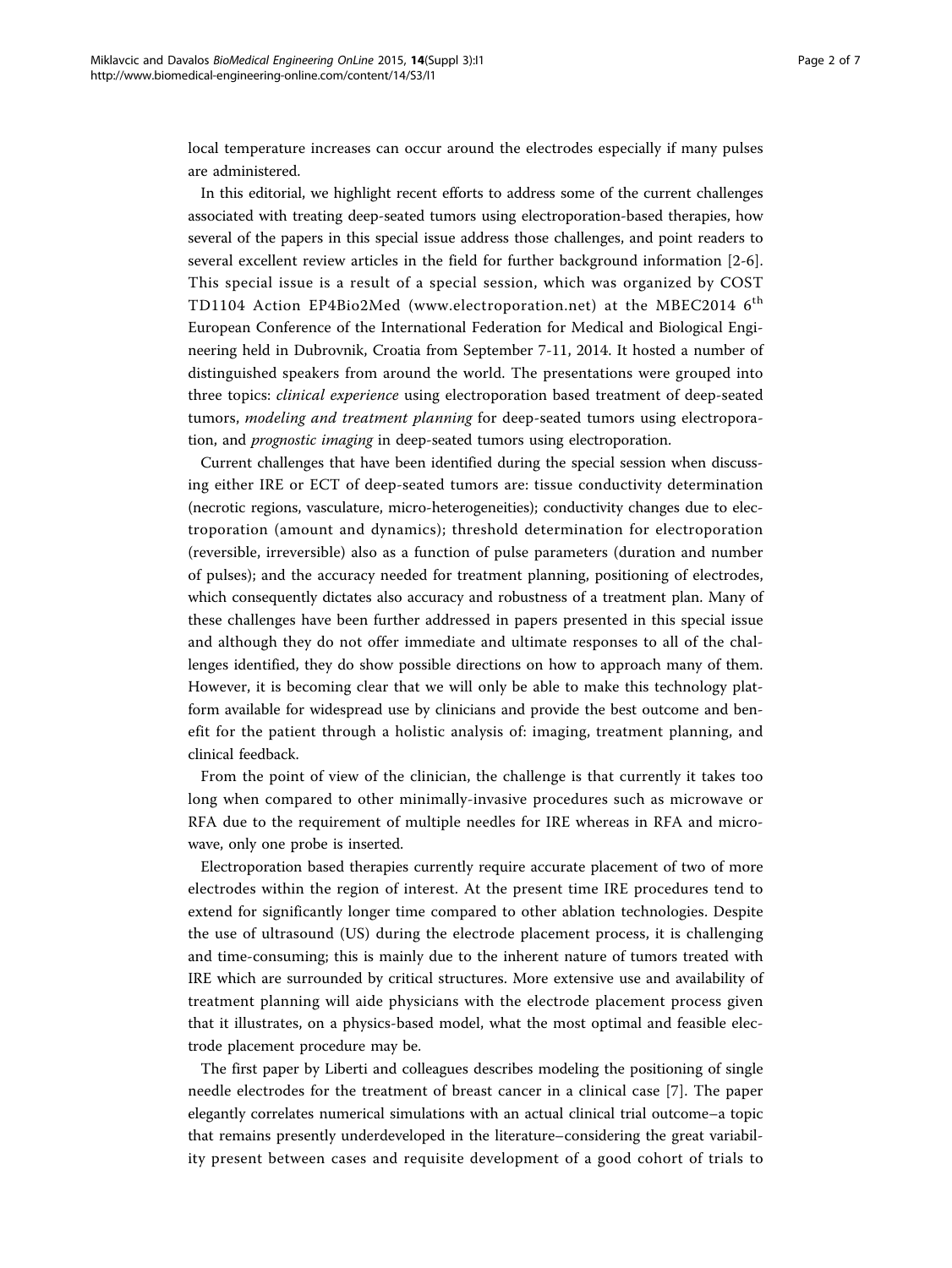improve treatment planning for tumor tissue in clinical settings. It uses the resistance data and histology outcomes from a breast tumor that underwent resection after performing ECT in order to determine the theoretical oncologic outcome that would have been encountered from the ECT. Their study analyzed the feasibility of using ECT to treat patients with histologically proven unifocal ductal breast cancer. Due to the tumor being located in a relatively low-conductivity fat tissue, their numerical model reveals reduced electric field intensity induced inside the tumor with certain electrode placement geometries. Their study agreed with animal results by Neal and others using experiments in the mammary fat pad of mice and single insertion device that the field distribution is heavily dependent on the surrounding environment [\[8](#page-5-0),[9\]](#page-5-0). The results presented by Liberti et al. show that the effectiveness of the treatment can be enhanced through the careful placement of the electrodes and that treatment models could be used to identify better electrode configurations in planning the experimental protocols.

In treating deep seated tumors either during open surgery or percutaneously in liver or other organs due to high voltage (up to 3000 V) and consequently high currents (up to 50 A) delivered pulses could potentially interfere with cardiac activity [[10](#page-5-0)]. Synchronization of delivery of electroporation pulses with ECG proved to reduce risk of interference. Mali et al. only found clinically irrelevant changes in heart rate variability (HRV) parameters after ECT procedure: a decrease in median values of the mean NN interval, a decrease in the low-frequency and in the normalized low-frequency component, and an increase in the normalized high-frequency component [[11](#page-5-0)].

In addition to simplifying procedures by using a single insertion device, as described in the previous paper, treatment planning can be used to mitigate some of the challenges with delivering effective ECT, IRE, and EGT therapies. Several studies have been conducted to create more accurate treatment planning models [[12-15](#page-5-0)] and preclinical models have demonstrated their effectiveness [\[16,17\]](#page-5-0).

The pioneering work by Groselj, G Sersa and colleagues demonstrated the power of coupling treatment planning with a navigation system for the treatment of tumors using electroporation-based therapies [[18](#page-5-0)]. By integrating a treatment plan with a navigation system, the navigation system was able to help the surgeon to identify the tumors and accurately position five long needle electrodes for treatment of a patient with head and neck tumors.

Although treatment planning is a powerful tool to aid clinicians in optimizing therapy, there are tremendous challenges with predicting the treatment outcome. For a given set of pulse parameters and tissue type, treatment outcome is determined by the electric field distribution [[19\]](#page-5-0). However, the impedance distribution is difficult to predict *a priori* due to local heterogeneities present within the tumor tissue (e.g., necrotic core), tissue-to-tissue variability [[20](#page-5-0)], patient-to-patient variability, and impedance changes of the local tissue due to electroporation itself [\[21,22](#page-5-0)]. Electroporation-induced dynamic tissue conductivity plays a significant role in redistribution of electrical conductivity and thus electric field and ablation zone [[23,24\]](#page-6-0). When cells become electroporated, their capacity to behave as dielectrics is dramatically reduced, thus facilitating improved electric current flow through cellular regions relative to non-electroporated tissues [[25](#page-6-0)].

Numerical methods are most commonly used for pre-treatment planning of electroporation-based therapies because the complex geometries of the tumor and surrounding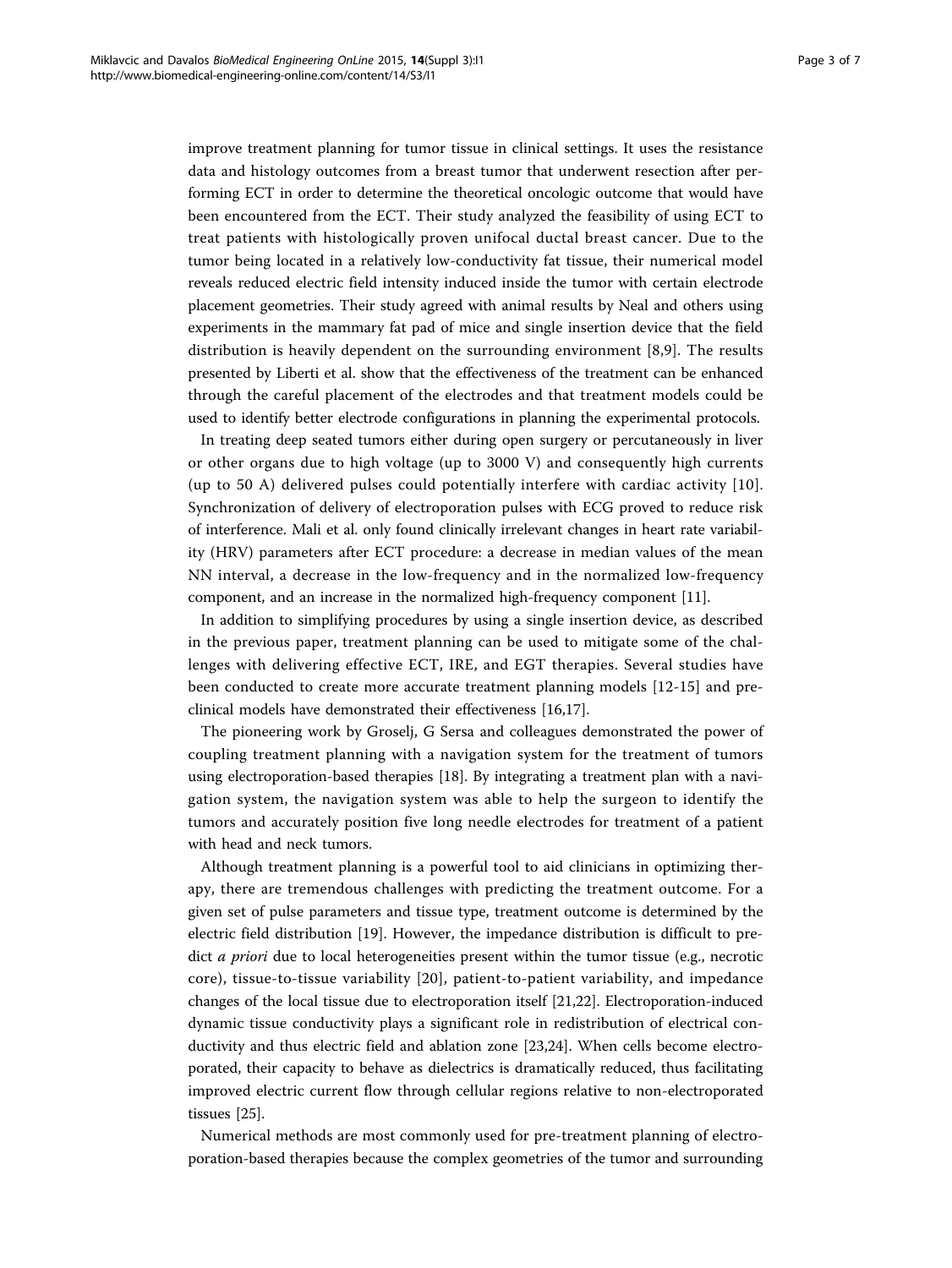structures disallow the development of analytical estimation techniques. In order to accurately model the electric field distribution, the impedance changes due to electroporation and tissue heterogeneities need to be characterized prior to treatment. Accordingly, studies employing numerical models for pre-treatment planning have accounted for the dynamically changing electrical properties of tissue [[26](#page-6-0)-[31\]](#page-6-0), as well as the heterogeneous impedance in multiple geometries in the local tumor environment [[20\]](#page-5-0). However, the presence of local heterogeneities in tumors (such as necrotic core), tissueto-tissue variability and patient-to-patient variability further complicates the prediction of the impedance distributions.

Relevant inherent tissue heterogeneities include highly localized effects such as those due to the presence of diverse interstitial constituents including macro- and microvasculature, connective tissue, general cellularity, cellular morphology, and discrete functional organ units such as proximal convoluted tubules or glomerular capsules. Furthermore, certain tissues may contain stochastic or organized aspects that will have varying extent of an effect on electric field distributions, including presence of randomly distributed calcifications, as well as structural tissue orientations that exhibit anisotropic effects to electric field distribution. While this will occur for several tissue varieties, the strongest effect is clearly exhibited in muscle tissue where the high conductivity along muscle fibers compared to perpendicular to muscle fibers imparts a strong effect on electric field distribution and ablation shape [\[32](#page-6-0)]. Furthermore, it is too difficult to consider all of the subcellular to cellular-level variability within a targeted environment, and thus effective bulk tissue conductivity is used as a metric to approximate the overall conductivity for a particular tissue type. The electrical conductivity for different tissue types may more readily be identified and incorporated separately on predictive numerical models.

More recently, theoretical studies on high-frequency bipolar pulses ( $\approx$  1 us) have shown that the use of bursts of such pulses helps achieve macroscopically homogeneous distributions on heterogeneous geometries [[33,34](#page-6-0)].

The paper by Bhonsle et al. extends the advantages of high-frequency pulses and shows that they mitigate the dynamic impedance changes during electroporation therapy while achieving similar sized lesions as conventional unipolar pulses through the use of higher voltage pulses [[35\]](#page-6-0). This paves way for modeling the electric field distribution in tissue using the analytical solution of the Laplace's equation that is valid for a homogeneous medium of constant conductivity. High-frequency pulses could have implications of decreased tissue-to-tissue variability during electroporation therapy, with one mathematical general solution fitting all tissues.

Although treatment planning is powerful, the tools are not available for all clinicians using electroporation-based therapies. The paper by Marcan and colleagues demonstrates how a web-based tool could allow users to build a 3D model of the target tissue from uploaded medical images and then simulate the electric field distribution for treatment planning [\[36](#page-6-0)]. This could be an invaluable tool for clinicians to carry out patient-specific treatment planning for electroporation-based treatments without advanced technical knowledge of the field.

Considering the challenges with predicting the impedance distribution beforehand for treatment planning, researchers are using imaging techniques to assess the impedance distribution within the tissue. Researchers have used medical images (e.g. MRI)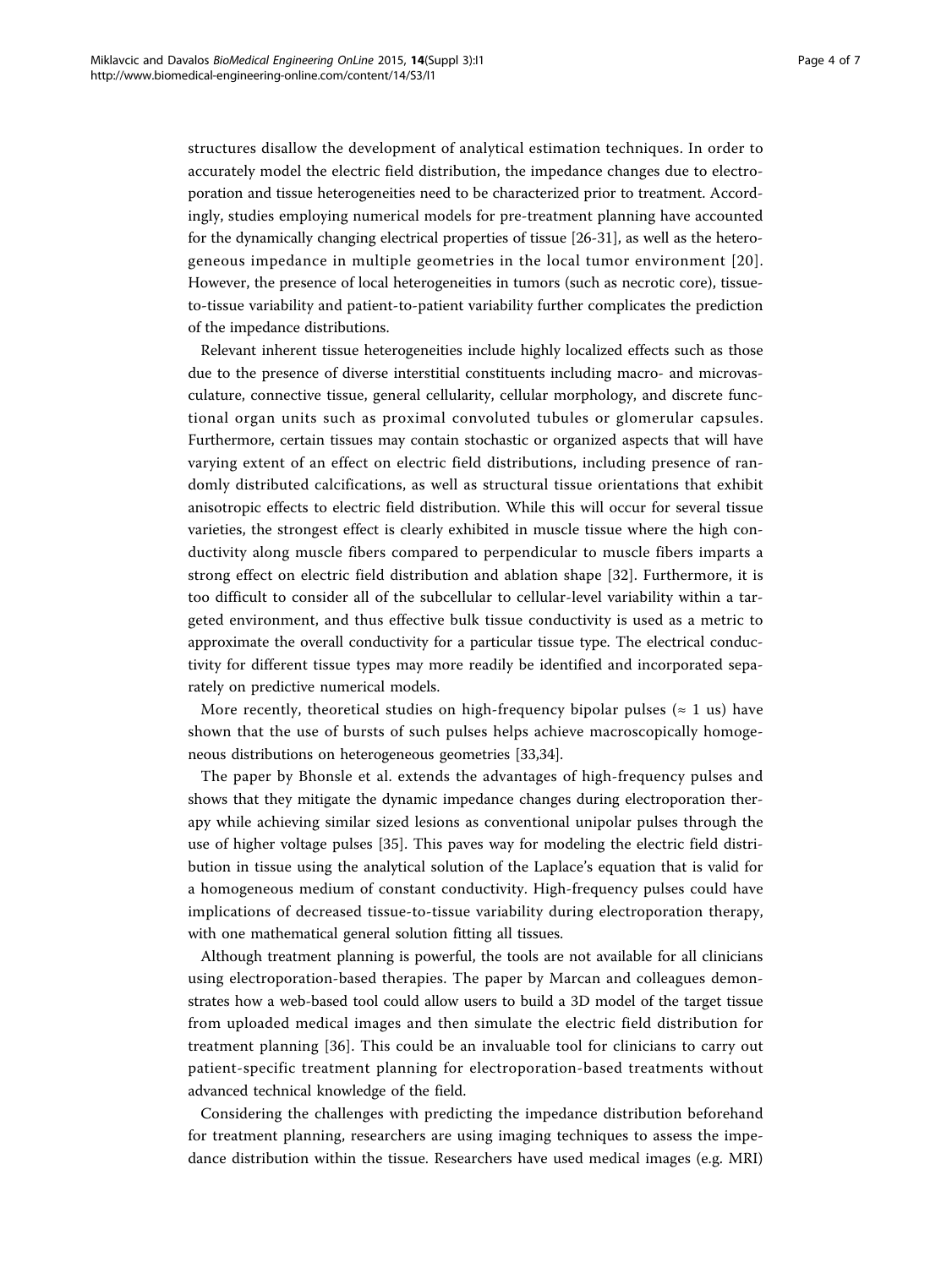



in the past to determine precise anatomical geometries of the tumor and surrounding tissues and assign tissues with appropriate electrical properties [\[26](#page-6-0)[,16,17](#page-5-0)[,37](#page-6-0)]. However, as mentioned before, knowledge of these properties prior to treatment is difficult to ascertain.

The electric field distribution generated in a given tissue determines the outcome of electroporation based therapies. Previously, in situ imaging methods, such as electrical impedance tomography (EIT) [[31\]](#page-6-0) and magnetic resonance electrical impedance tomography (MREIT) [[38\]](#page-6-0), have been proposed to monitor the electric field distribution in real-time. Despite promising results, these methods are not yet well adopted for electroporation treatments due to the complexities involved in their implementation [\[39](#page-6-0)].

The paper by Igor Sersa and colleagues demonstrates a novel approach of using current density imaging (CDI) to monitor electroporation-based therapy [[40](#page-6-0)]. Their approach overcomes several of the technical challenges associated with using other imaging modalities. They successfully imaged the current distribution during delivery of microsecond high-voltage electroporation pulses. Their approach has the potential to enable monitoring of tumor coverage by the applied electric field during irreversible electroporation therapy and potentially other electroporation based therapies, such as electrochemotherapy and gene therapy by electroporation.

#### Acknowledgements

COST (European Cooperation in Science and Technology) is a pan-European intergovernmental framework. Its mission is to enable break-through scientific and technological developments leading to new concepts and products and thereby contribute to strengthening Europe's research and innovation capacities.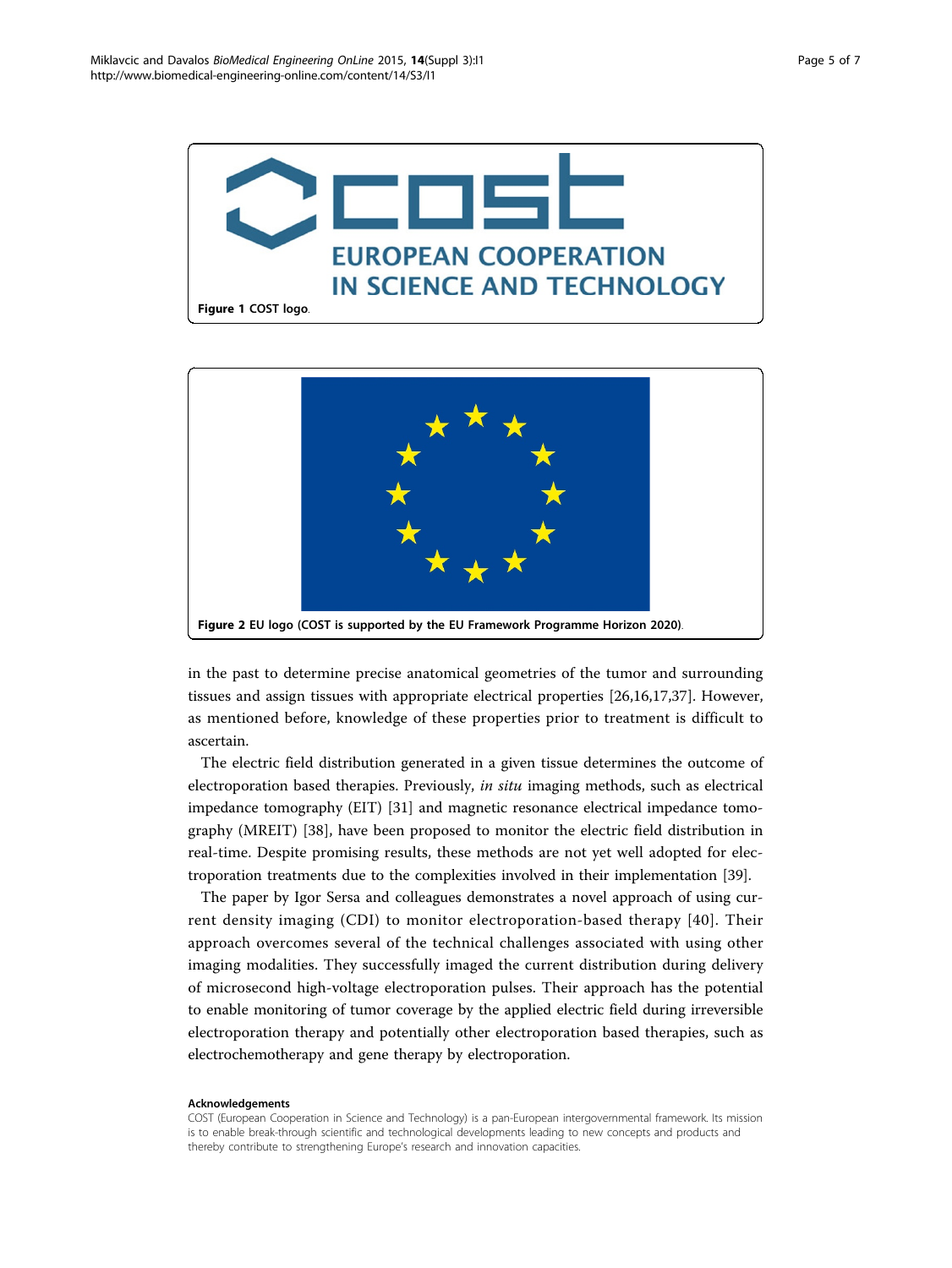<span id="page-5-0"></span>It allows researchers, engineers and scholars to jointly develop their own ideas and take new initiatives across all fields of science and technology, while promoting multi- and interdisciplinary approaches. COST aims at fostering a better integration of less research intensive countries to the knowledge hubs of the European Research Area. The COST Association, an International not-for-profit Association under Belgian Law, integrates all management, governing and administrative functions necessary for the operation of the framework. The COST Association has currently 36 Member Countries. [www.cost.eu](http://www.biomedical-engineering-online.com/supplements/14/S3)

#### Declaration

This publication was funded by COST (European Cooperation in Science and Technology). COST TD1104 Action EP4Bio2Med.

This article has been published as part of BioMedical Engineering OnLine Volume 14 Supplement 3, 2015: Select articles from the 6th European Conference of the International Federation for Medical and Biological Engineering (MBEC 2014). The full contents of the supplement are available online at [http://www.biomedical-engineering-online.com/](www.electroporation.net) [supplements/14/S3](www.electroporation.net).

#### Authors' details <sup>1</sup>

University of Ljubljana, Faculty of Electrical Engineering, Ljubljana, 1000, Slovenia. <sup>2</sup>School of Biomedical Engineering and Sciences, Virginia Tech - Wake Forest University, Blacksburg, VA 24061, USA.

#### Published: 27 August 2015

#### References

- 1. Miklavčič D, Mali B, Kos B, et al: Electrochemotherapy: from the drawing board into medical practice. Biomedical engineering online 2014, 13(1):29.
- 2. Yarmush ML, Golberg A, Serša G, et al: [Electroporation-based technologies for medicine: principles, applications, and](http://www.biomedical-engineering-online.com/supplements/14/S3) [challenges.](http://www.biomedical-engineering-online.com/supplements/14/S3) Biomedical Engineering 2014, 16(1):295.
- 3. Jiang C, Davalos RV, Bischof JC: A review of basic to clinical studies of irreversible electroporation therapy. IEEE transactions on bio-medical engineering 2015, 62(1):4-20.
- 4. Davalos R, Huang Y, Rubinsky B: Electroporation: Bio-electrochemical mass transfer at the nano scale. Microscale Thermophysical Engineering 2000, 4b(3):147-59.
- 5. Weaver JC, Chizmadzhev YA: Theory of electroporation: A review. Bioelectrochemistry and Bioenergetics 1996, 41(2):135-60.
- 6. Mir LM: Therapeutic perspectives of in vivo cell electropermeabilization. Bioelectrochemistry 2001, 53(1):1-10.
- 7. Denzi A, Strigari L, Di Filippo F, et al: Modeling the positioning of single needle electrodes for the treatment of breast cancer in a clinical case. BioMedical Engineering OnLine 14(Suppl 3):S1.
- 8. Neal RE, Singh R, Hatcher HC, et al: Treatment of breast cancer through the application of irreversible electroporation using a novel minimally invasive single needle electrode. Breast Cancer Res Treat 2010, 123(1):295-301.
- 9. Bonakdar M, Latouche EL, Mahajan RL, Davalos RV: [The Feasibility of a Smart Surgical Probe for Verification of IRE](http://www.medicines.org.uk/emc/medicine/26509) [Treatments Using Electrical Impedance Spectroscopy.](http://www.medicines.org.uk/emc/medicine/26509) Biomedical Engineering, IEEE Transactions on 2015, PP(99):1.
- 10. Ball C, Thomson KR, Kavnoudias H: Irreversible electroporation: a new challenge in "out of operating theater" anesthesia. Anesthesia & Analgesia 2010, 110(5):1305-09.
- 11. Mali B, Gorjup V, Edhemovic I, et al: Electrochemotherapy of colorectal liver metastases an observational study of its effects on the electrocardiogram. BioMedical Engineering OnLine 14(Suppl 3):S5.
- 12. Edd JF, Davalos RV: Mathematical modeling of irreversible electroporation for treatment planning. Technology in cancer research & treatment 2007, 6(4):275-86.
- 13. Neal RE, Garcia PA, Robertson JL, et al: Experimental characterization and numerical modeling of tissue electrical conductivity during pulsed electric fields for irreversible electroporation treatment planning. IEEE transactions on bio-medical engineering 2012, 59(4):1076-85.
- 14. Neal I, Garcia PA, Kavnoudias H, et al: In Vivo Irreversible Electroporation Kidney Ablation: Experimentally Correlated Numerical Models. 2014.
- 15. Garcia PA, Davalos RV, Miklavcic D: A numerical investigation of the electric and thermal cell kill distributions in electroporation-based therapies in tissue. PloS one 2014, 9(8):e103083.
- 16. Neal RE, Rossmeisl JH, Garcia PA, et al: Successful treatment of a large soft tissue sarcoma with irreversible electroporation. Journal of clinical oncology : official journal of the American Society of Clinical Oncology 2011, 29(13): e372-7.
- 17. Garcia PA, Pancotto T, Rossmeisl JH, et al: Non-thermal irreversible electroporation (N-TIRE) and adjuvant fractionated radiotherapeutic multimodal therapy for intracranial malignant glioma in a canine patient. Technology in cancer research & treatment 2011, 10(1):73-83.
- 18. Groselj A, Kos B, Cemazar M, et al: Coupling treatment planning with navigation system: a new technological approach in treatment of head and neck tumors by electrochemotherapy. BioMedical Engineering OnLine 14(Suppl 3):S2.
- 19. Miklavcic D, Beravs K, Semrov D, et al: The importance of electric field distribution for effective in vivo electroporation of tissues. Biophys J 1998, 74(5):2152-8.
- 20. Neal RE, Davalos RV: The feasibility of irreversible electroporation for the treatment of breast cancer and other heterogeneous systems. Annals of biomedical engineering 2009, 37(12):2615-25.
- 21. Pliquett U, Langer R, Weaver JC: Changes in the passive electrical properties of human stratum corneum due to electroporation. Biochimica et Biophysica Acta (BBA)-Biomembranes 1995, 1239(2):111-21.
- 22. Ivorra A, Rubinsky B: In vivo electrical impedance measurements during and after electroporation of rat liver. Bioelectrochemistry 2007, 70(2):287-95.